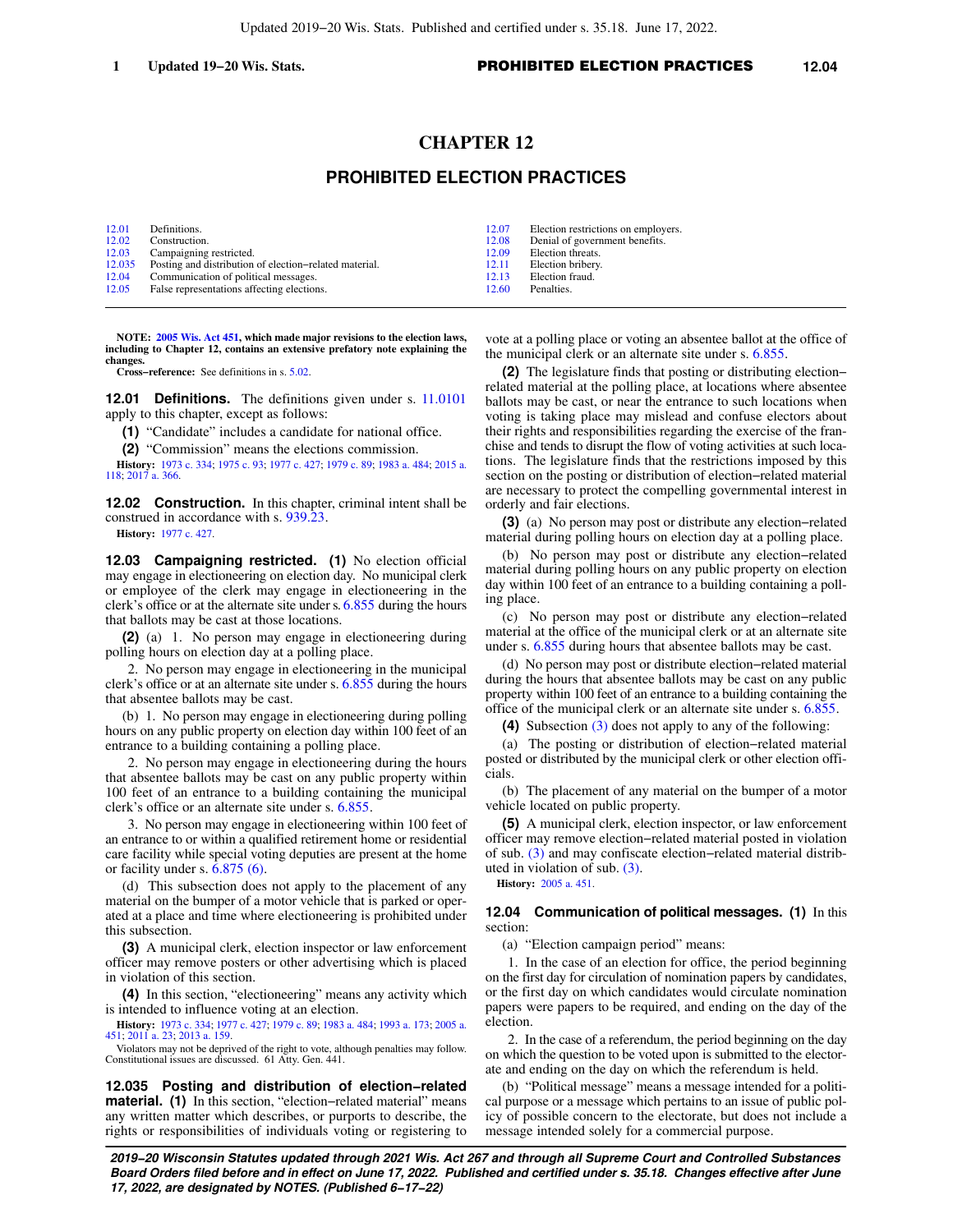### **12.04** PROHIBITED ELECTION PRACTICES **Updated 19−20 Wis. Stats. 2**

(c) "Residential property" means property occupied or suitable to be occupied for residential purposes and property abutting that property for which the owner or renter is responsible for the maintenance or care. If property is utilized for both residential and nonresidential purposes, "residential property" means only the portion of the property occupied or suitable to be occupied for residential purposes.

**(2)** Except as provided in ss. [12.03](https://docs.legis.wisconsin.gov/document/statutes/12.03) or [12.035](https://docs.legis.wisconsin.gov/document/statutes/12.035) or as restricted under sub. [\(4\),](https://docs.legis.wisconsin.gov/document/statutes/12.04(4)) any individual may place a sign containing a political message upon residential property owned or occupied by that individual during an election campaign period.

**(3)** Except as provided in sub. [\(4\)](https://docs.legis.wisconsin.gov/document/statutes/12.04(4)), no county or municipality may regulate the size, shape, placement or content of any sign containing a political message placed upon residential property during an election campaign period.

**(4)** (a) A county or municipality may regulate the size, shape or placement of any sign if such regulation is necessary to ensure traffic or pedestrian safety. A county or municipality may regulate the size, shape or placement of any sign having an electrical, mechanical or audio auxiliary.

(b) In addition to regulation under par. [\(a\)](https://docs.legis.wisconsin.gov/document/statutes/12.04(4)(a)), a municipality may regulate the size, shape or placement of a sign exceeding 11 square feet in area. This paragraph does not apply to a sign which is affixed to a permanent structure and does not extend beyond the perimeter of the structure, if the sign does not obstruct a window, door, fire escape, ventilation shaft or other area which is required by an applicable building code to remain unobstructed.

**(5)** (a) The renter of residential property may exercise the same right as the owner to place a sign upon the property under sub. [\(2\)](https://docs.legis.wisconsin.gov/document/statutes/12.04(2)) in any area of the property occupied exclusively by the renter. The terms of a lease or other agreement under which residential property is occupied shall control in determining whether property is occupied exclusively by a renter.

(b) The owner of residential property may exercise the right granted under sub. [\(2\)](https://docs.legis.wisconsin.gov/document/statutes/12.04(2)) in any portion of the property not occupied exclusively by a renter.

**(6)** This section does not apply to signs prohibited from being erected under s. [84.30.](https://docs.legis.wisconsin.gov/document/statutes/84.30)

**History:** [1985 a. 198](https://docs.legis.wisconsin.gov/document/acts/1985/198); [1993 a. 246](https://docs.legis.wisconsin.gov/document/acts/1993/246); [2005 a. 451;](https://docs.legis.wisconsin.gov/document/acts/2005/451) [2009 a. 173](https://docs.legis.wisconsin.gov/document/acts/2009/173).

**12.05 False representations affecting elections.** No person may knowingly make or publish, or cause to be made or published, a false representation pertaining to a candidate or referendum which is intended or tends to affect voting at an election. **History:** [1973 c. 334](https://docs.legis.wisconsin.gov/document/acts/1973/334); [1993 a. 175](https://docs.legis.wisconsin.gov/document/acts/1993/175).

A violation of this section does not constitute defamation per se. Tatur v. Solsrud, [174 Wis. 2d 735,](https://docs.legis.wisconsin.gov/document/courts/174%20Wis.%202d%20735) [498 N.W.2d 232](https://docs.legis.wisconsin.gov/document/courts/498%20N.W.2d%20232) (1993).

**12.07 Election restrictions on employers. (1)** No person may refuse an employee the privilege of time off for voting under s. [6.76](https://docs.legis.wisconsin.gov/document/statutes/6.76) or subject an employee to a penalty therefor.

**(2)** No employer may refuse to allow an employee to serve as an election official under s. [7.30](https://docs.legis.wisconsin.gov/document/statutes/7.30) or make any threats or offer any inducements of any kind to the employee for the purpose of preventing the employee from so serving.

**(3)** No employer or agent of an employer may distribute to any employee printed matter containing any threat, notice or information that if a particular ticket of a political party or organization or candidate is elected or any referendum question is adopted or rejected, work in the employer's place or establishment will cease, in whole or in part, or the place or establishment will be closed, or the salaries or wages of the employees will be reduced, or other threats intended to influence the political opinions or actions of the employees.

**(4)** No person may, directly or indirectly, cause any person to make a contribution or provide any service or other thing of value to or for the benefit of a committee registered under ch. [11](https://docs.legis.wisconsin.gov/document/statutes/ch.%2011), with the purpose of influencing the election or nomination of a candidate to national, state or local office or the passage or defeat of a referendum by means of the denial or the threat of denial of any employment, position, work or promotion, or any compensation or other benefit of such employment, position or work, or by means of discharge, demotion or disciplinary action or the threat to impose a discharge, demotion or disciplinary action. This subsection does not apply to employment by a committee registered under ch. [11](https://docs.legis.wisconsin.gov/document/statutes/ch.%2011) in connection with a campaign or political party activities. This subsection also does not apply to information provided by any person that expresses that person's opinion on any candidate or committee, any referendum or the possible effects of any referendum, or the policies advocated by any candidate or committee.

**History:** [1973 c. 334](https://docs.legis.wisconsin.gov/document/acts/1973/334); [1983 a. 484](https://docs.legis.wisconsin.gov/document/acts/1983/484); [1991 a. 316;](https://docs.legis.wisconsin.gov/document/acts/1991/316) [2005 a. 451](https://docs.legis.wisconsin.gov/document/acts/2005/451); [2015 a. 117;](https://docs.legis.wisconsin.gov/document/acts/2015/117) [2017](https://docs.legis.wisconsin.gov/document/acts/2017/365) [a. 365](https://docs.legis.wisconsin.gov/document/acts/2017/365) s. [111](https://docs.legis.wisconsin.gov/document/acts/2017/365,%20s.%20111).

**12.08 Denial of government benefits.** No person may, directly or indirectly, cause any person to make a contribution or provide any service or other thing of value to or for the benefit of a committee registered under ch. [11,](https://docs.legis.wisconsin.gov/document/statutes/ch.%2011) with the purpose of influencing the election or nomination of a candidate to national, state, or local office or the passage or defeat of a referendum by means of the denial or threat of denial of any payment or other benefit of a program established or funded in whole or in part by this state or any local governmental unit of this state, or a program which has applied for funding by this state or any local governmental unit of this state.

**History:** [1983 a. 484;](https://docs.legis.wisconsin.gov/document/acts/1983/484) [1985 a. 304](https://docs.legis.wisconsin.gov/document/acts/1985/304); [2015 a. 117;](https://docs.legis.wisconsin.gov/document/acts/2015/117) [2017 a. 365](https://docs.legis.wisconsin.gov/document/acts/2017/365) s. [111](https://docs.legis.wisconsin.gov/document/acts/2017/365,%20s.%20111).

**12.09 Election threats. (1)** No person may personally or through an agent make use of or threaten to make use of force, violence, or restraint in order to induce or compel any person to vote or refrain from voting at an election.

**(2)** No person may personally or through an agent, by abduction, duress, or any fraudulent device or contrivance, impede or prevent the free exercise of the franchise at an election.

**(3)** No person may personally or through an agent, by any act compel, induce, or prevail upon an elector either to vote or refrain from voting at any election for or against a particular candidate or referendum.

**History:** [1973 c. 334;](https://docs.legis.wisconsin.gov/document/acts/1973/334) [1991 a. 316](https://docs.legis.wisconsin.gov/document/acts/1991/316); [2005 a. 451.](https://docs.legis.wisconsin.gov/document/acts/2005/451)

**12.11 Election bribery. (1)** In this section, "anything of value" includes any amount of money, or any object which has utility independent of any political message it contains and the value of which exceeds \$1. The prohibitions of this section apply to the distribution of material printed at public expense and available for free distribution if such materials are accompanied by a political message.

**(1m)** Any person who does any of the following violates this chapter:

(a) Offers, gives, lends or promises to give or lend, or endeavors to procure, anything of value, or any office or employment or any privilege or immunity to, or for, any elector, or to or for any other person, in order to induce any elector to:

1. Go to or refrain from going to the polls.

2. Vote or refrain from voting.

3. Vote or refrain from voting for or against a particular person.

4. Vote or refrain from voting for or against a particular referendum; or on account of any elector having done any of the above.

(b) Receives, agrees or contracts to receive or accept any money, gift, loan, valuable consideration, office or employment personally or for any other person, in consideration that the person or any elector will, so act or has so acted.

(c) Advances, pays or causes to be paid any money to or for the use of any person with the intent that such money or any part thereof will be used to bribe electors at any election.

**(2)** This section applies to any convention or meeting held for the purpose of nominating any candidate for any election, and to the signing of any nomination paper.

**2019−20 Wisconsin Statutes updated through 2021 Wis. Act 267 and through all Supreme Court and Controlled Substances Board Orders filed before and in effect on June 17, 2022. Published and certified under s. 35.18. Changes effective after June 17, 2022, are designated by NOTES. (Published 6−17−22)**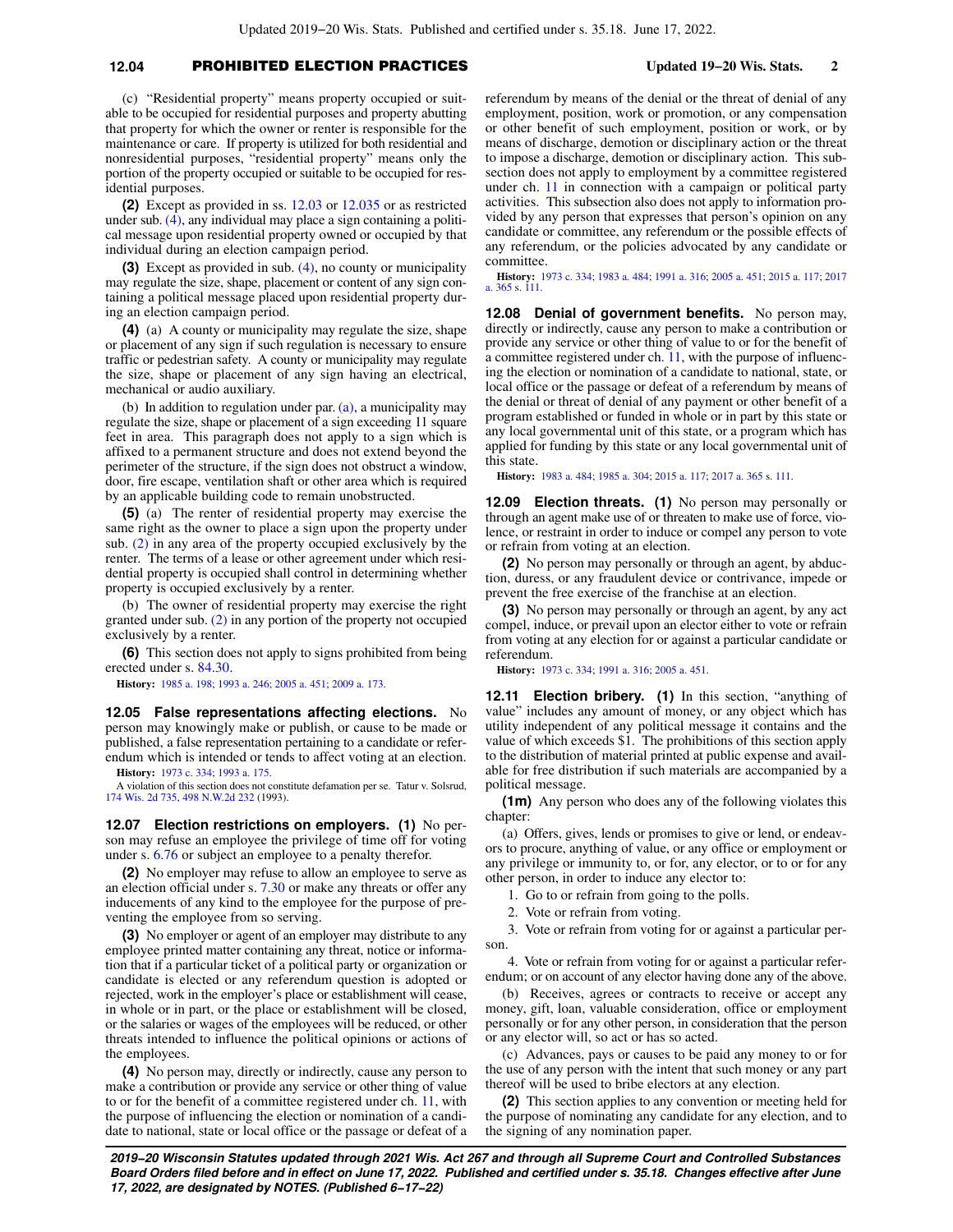**(3)** (a) This section does not prohibit a candidate from publicly stating his or her preference for or support of any other candidate for any office to be voted for at the same election. A candidate for an office in which the person elected is charged with the duty of participating in the election or nomination of any person as a candidate for office is not prohibited from publicly stating or pledging his or her preference for or support of any person for such office or nomination.

(b) This section does not apply to money paid or agreed to be paid for or on account of authorized legal expenses which were legitimately incurred at or concerning any election.

(c) This section does not apply where an employer agrees that all or part of election day be given to its employees as a paid holiday, provided that such policy is made uniformly applicable to all similarly situated employees.

(d) This section does not prohibit any person from using his or her own vehicle to transport electors to or from the polls without charge.

(e) This section does not apply to any promise by a candidate to reduce public expenditures or taxes.

**History:** [1973 c. 334](https://docs.legis.wisconsin.gov/document/acts/1973/334); [1975 c. 93;](https://docs.legis.wisconsin.gov/document/acts/1975/93) [1983 a. 484](https://docs.legis.wisconsin.gov/document/acts/1983/484); [1991 a. 316;](https://docs.legis.wisconsin.gov/document/acts/1991/316) [1993 a. 213.](https://docs.legis.wisconsin.gov/document/acts/1993/213)

There are constitutional limits on the state's power to prohibit candidates from making promises in the course of an election campaign. Some promises are universally acknowledged as legitimate, indeed indispensable to decisionmaking in a democracy. Brown v. Hartlage, [456 U.S. 45](https://docs.legis.wisconsin.gov/document/courts/456%20U.S.%2045) (1982).

**12.13 Election fraud. (1)** ELECTORS. Whoever intentionally does any of the following violates this chapter:

(a) Votes at any election or meeting if that person does not have the necessary elector qualifications and residence requirements.

(b) Falsely procures registration or makes false statements to the municipal clerk, board of election commissioners or any other election official whether or not under oath.

(c) Registers as an elector in more than one place for the same election.

(d) Impersonates a registered elector or poses as another person for the purpose of voting at an election.

(e) Votes more than once in the same election.

(f) Shows his or her marked ballot to any person or places a mark upon the ballot so it is identifiable as his or her ballot.

(g) Procures an official ballot and neglects or refuses to cast or return it. This paragraph does not apply to persons who have applied for and received absentee ballots.

(h) Procures, assists or advises someone to do any of the acts prohibited by this subsection.

**(2)** ELECTION OFFICIALS. (a) The willful neglect or refusal by an election official to perform any of the duties prescribed under chs. [5](https://docs.legis.wisconsin.gov/document/statutes/ch.%205) to [12](https://docs.legis.wisconsin.gov/document/statutes/ch.%2012) is a violation of this chapter.

(b) No election official may:

1. Observe how an elector has marked a ballot unless the official is requested to assist the elector; intentionally permit anyone not authorized to assist in the marking of a ballot to observe how a person is voting or has voted; or disclose to anyone how an elector voted other than as is necessary in the course of judicial proceedings.

2. Illegally issue, write, change or alter a ballot on election day.

3. Permit registration or receipt of a vote from a person who the official knows is not a legally qualified elector or who has refused after being challenged to make the oath or to properly answer the necessary questions pertaining to the requisite requirements and residence; or put into the ballot box a ballot other than the official's own or other one lawfully received.

4. Intentionally assist or cause to be made a false statement, canvass, certificate or return of the votes cast at any election.

5. Willfully alter or destroy a poll or registration list.

6. Intentionally permit or cause a voting machine, voting device or automatic tabulating equipment to fail to correctly register or record a vote cast thereon or inserted therein, or tamper with or disarrange the machine, device or equipment or any part or appliance thereof; cause or consent to the machine, device or automatic tabulating equipment being used for voting at an election with knowledge that it is out of order or is not perfectly set and adjusted so that it will correctly register or record all votes cast thereon or inserted therein; with the purpose of defrauding or deceiving any elector, cause doubt for what party, candidate or proposition a vote will be cast or cause the vote for one party, candidate or proposition to be cast so it appears to be cast for another; or remove, change or mutilate a ballot on a voting machine, device or a ballot to be inserted into automatic tabulating equipment, or do any similar act contrary to chs. [5](https://docs.legis.wisconsin.gov/document/statutes/ch.%205) to [12](https://docs.legis.wisconsin.gov/document/statutes/ch.%2012).

6m. Obtain an absentee ballot for voting in a qualified retirement home or residential care facility under s. [6.875 \(6\)](https://docs.legis.wisconsin.gov/document/statutes/6.875(6)) and fail to return the ballot to the issuing officer.

7. In the course of the person's official duties or on account of the person's official position, intentionally violate or intentionally cause any other person to violate any provision of chs. [5](https://docs.legis.wisconsin.gov/document/statutes/ch.%205) to [12](https://docs.legis.wisconsin.gov/document/statutes/ch.%2012) for which no other penalty is expressly prescribed.

8. Intentionally disclose the name or address of any elector who obtains a confidential listing under s. [6.47 \(2\)](https://docs.legis.wisconsin.gov/document/statutes/6.47(2)) to any person who is not authorized by law to obtain that information.

**(3)** PROHIBITED ACTS. No person may:

(a) Falsify any information in respect to or fraudulently deface or destroy a certificate of nomination, nomination paper, declaration of candidacy or petition for an election, including a recall petition or petition for a referendum; or file or receive for filing a certificate of nomination, nomination paper, declaration of candidacy or any such petition, knowing any part is falsely made.

(am) Fail to file an amended declaration of candidacy as provided in s. [8.21](https://docs.legis.wisconsin.gov/document/statutes/8.21) with respect to a change in information filed in an original declaration within 3 days of the time the amended declaration becomes due for filing; or file a false declaration of candidacy or amended declaration of candidacy. This paragraph applies only to candidates for state or local office.

(b) Wrongfully suppress, neglect or fail to file nomination papers in the person's possession at the proper time and in the proper office; suppress a certificate of nomination which is duly filed.

(c) Willfully or negligently fail to deliver, after having undertaken to do so, official ballots prepared for an election to the proper person, or prevent their delivery within the required time, or destroy or conceal the ballots.

(d) Remove or destroy any of the supplies or conveniences placed in compartments or polling booths.

(e) Prepare or cause to be prepared an official ballot with intent to change the result of the election as to any candidate or referendum; prepare an official ballot which is premarked or which has an unauthorized sticker affixed prior to delivery to an elector; or deliver to an elector an official ballot bearing a mark opposite the name of a candidate or referendum question that might be counted as a vote for or against a candidate or question.

(f) Before or during any election, tamper with voting machines, voting devices or automatic tabulating equipment readied for voting or the counting of votes; disarrange, deface, injure or impair any such machine, device or equipment; or mutilate, injure or destroy a ballot placed or displayed on a voting machine or device, or to be placed or displayed on any such machine, device or automatic tabulating equipment or any other appliance used in connection with the machine, device or equipment.

(g) Falsify any statement relating to voter registration under chs. [5](https://docs.legis.wisconsin.gov/document/statutes/ch.%205) to [12.](https://docs.legis.wisconsin.gov/document/statutes/ch.%2012)

(h) Deface, destroy or remove any legally placed election campaign advertising poster with intent to disrupt the campaign advertising efforts of any committee registered under ch. [11,](https://docs.legis.wisconsin.gov/document/statutes/ch.%2011) or alter the information printed thereon so as to change the meaning thereof to the disadvantage of the candidate or cause espoused. Nothing

**2019−20 Wisconsin Statutes updated through 2021 Wis. Act 267 and through all Supreme Court and Controlled Substances Board Orders filed before and in effect on June 17, 2022. Published and certified under s. 35.18. Changes effective after June 17, 2022, are designated by NOTES. (Published 6−17−22)**

### **3 Updated 19−20 Wis. Stats.** PROHIBITED ELECTION PRACTICES **12.13**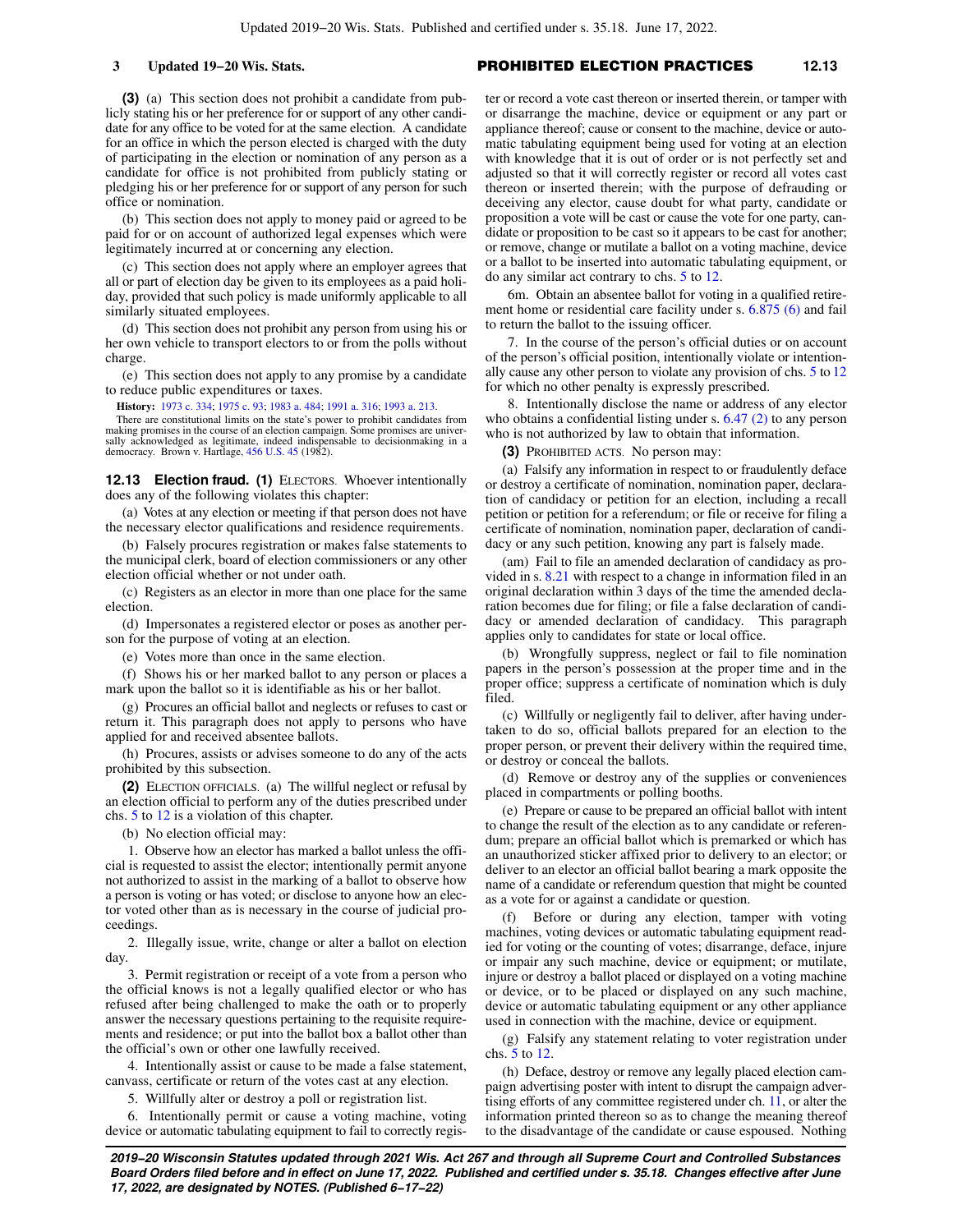## **12.13** PROHIBITED ELECTION PRACTICES **Updated 19−20 Wis. Stats. 4**

in this paragraph restricts the right of any owner or occupant of any real property, or the owner or operator of any motor vehicle, to remove campaign advertising posters from such property or vehicle.

(i) Falsely make any statement for the purpose of obtaining or voting an absentee ballot under ss. [6.85](https://docs.legis.wisconsin.gov/document/statutes/6.85) to [6.87](https://docs.legis.wisconsin.gov/document/statutes/6.87).

(j) When called upon to assist an elector who cannot read or write, has difficulty in reading, writing or understanding English, or is unable to mark a ballot or depress a lever or button on a voting machine, inform the elector that a ballot contains names or words different than are printed or displayed on the ballot with the intent of inducing the elector to vote contrary to his or her inclination, intentionally fail to cast a vote in accordance with the elector's instructions or reveal the elector's vote to any 3rd person.

(k) Forge or falsely make the official endorsement on a ballot or knowingly deposit a ballot in the ballot box upon which the names or initials of the ballot clerks, or those of issuing clerks do not appear.

(L) When not authorized, during or after an election, break open or violate the seals or locks on a ballot box containing ballots of that election or obtain unlawful possession of a ballot box with official ballots; conceal, withhold or destroy ballots or ballot boxes; willfully, fraudulently or forcibly add to or diminish the number of ballots legally deposited in a ballot box; or aid or abet any person in doing any of the acts prohibited by this paragraph.

(m) Fraudulently change a ballot of an elector so the elector is prevented from voting for whom the elector intended.

(n) Receive a ballot from or give a ballot to a person other than the election official in charge.

(o) Vote or offer to vote a ballot except as has been received from one of the inspectors.

(p) Receive a completed ballot from a voter unless qualified to do so.

(q) Solicit a person to show how his or her vote is cast.

(r) Remove a ballot from a polling place before the polls are closed.

(s) Solicit another elector to offer assistance under s. [6.82 \(2\)](https://docs.legis.wisconsin.gov/document/statutes/6.82(2)) or [6.87 \(5\),](https://docs.legis.wisconsin.gov/document/statutes/6.87(5)) except in the case of an elector who is blind or visually impaired to the extent that the elector cannot read a ballot.

(t) Obtain an absentee ballot as the agent of another elector under s. [6.86 \(3\)](https://docs.legis.wisconsin.gov/document/statutes/6.86(3)) and fail or refuse to deliver it to such elector.

(u) Provide false documentation of identity for the purpose of inducing an election official to permit the person or another person to vote.

(w) Falsify a ballot application under s. [6.18](https://docs.legis.wisconsin.gov/document/statutes/6.18).

(x) Refuse to obey a lawful order of an inspector made for the purpose of enforcing the election laws; engage in disorderly behavior at or near a polling place; or interrupt or disturb the voting or canvassing proceedings.

(y) After an election, break the locks or seals or reset the counters on a voting machine except in the course of official duties carried out at the time and in the manner prescribed by law; or disable a voting machine so as to prevent an accurate count of the votes from being obtained; or open the registering or recording compartments of a machine with intent to do any such act.

(z) Tamper with automatic tabulating equipment or any record of votes cast or computer program which is to be used in connection with such equipment to count or recount votes at any election so as to prevent or attempt to prevent an accurate count of the votes from being obtained.

(ze) Compensate a person who obtains voter registration forms from other persons at a rate that varies in relation to the number of voter registrations obtained by the person.

(zm) Willfully provide to a municipal clerk false information for the purpose of obtaining a confidential listing under s. [6.47 \(2\)](https://docs.legis.wisconsin.gov/document/statutes/6.47(2)) for that person or another person.

(zn) Disclose to any person information provided under s. [6.47](https://docs.legis.wisconsin.gov/document/statutes/6.47(8)) [\(8\)](https://docs.legis.wisconsin.gov/document/statutes/6.47(8)) when not authorized to do so.

**(5)** UNAUTHORIZED RELEASE OF RECORDS OR INVESTIGATORY INFORMATION. (a) Except as specifically authorized by law and except as provided in par. [\(b\)](https://docs.legis.wisconsin.gov/document/statutes/12.13(5)(b)), no investigator, prosecutor, employee of an investigator or prosecutor, or member or employee of the commission may disclose information related to an investigation or prosecution under chs. [5](https://docs.legis.wisconsin.gov/document/statutes/ch.%205) to [10](https://docs.legis.wisconsin.gov/document/statutes/ch.%2010) or [12,](https://docs.legis.wisconsin.gov/document/statutes/ch.%2012) or any other law specified in s. [978.05 \(1\)](https://docs.legis.wisconsin.gov/document/statutes/978.05(1)) or [\(2\)](https://docs.legis.wisconsin.gov/document/statutes/978.05(2)) or provide access to any record of the investigator, prosecutor, or the commission that is not subject to access under s. [5.05 \(5s\)](https://docs.legis.wisconsin.gov/document/statutes/5.05(5s)) to any person other than an employee or agent of the prosecutor or investigator or a member, employee, or agent of the commission prior to presenting the information or record in a court of law.

(b) This subsection does not apply to any of the following communications made by an investigator, prosecutor, employee of an investigator or prosecutor, or member or employee of the commission:

1. Communications made in the normal course of an investigation or prosecution.

2. Communications with a local, state, or federal law enforcement or prosecutorial authority.

3. Communications made to the attorney of an investigator, prosecutor, employee, or member of the commission or to a person or the attorney of a person who is investigated or prosecuted by the commission.

**History:** [1973 c. 334;](https://docs.legis.wisconsin.gov/document/acts/1973/334) [1975 c. 85,](https://docs.legis.wisconsin.gov/document/acts/1975/85) [93,](https://docs.legis.wisconsin.gov/document/acts/1975/93) [199](https://docs.legis.wisconsin.gov/document/acts/1975/199); [1977 c. 427,](https://docs.legis.wisconsin.gov/document/acts/1977/427) [447](https://docs.legis.wisconsin.gov/document/acts/1977/447); [1979 c. 89](https://docs.legis.wisconsin.gov/document/acts/1979/89), [249,](https://docs.legis.wisconsin.gov/document/acts/1979/249) [260](https://docs.legis.wisconsin.gov/document/acts/1979/260), [311](https://docs.legis.wisconsin.gov/document/acts/1979/311), [357;](https://docs.legis.wisconsin.gov/document/acts/1979/357) [1983 a. 183](https://docs.legis.wisconsin.gov/document/acts/1983/183) s. [45](https://docs.legis.wisconsin.gov/document/acts/1983/183,%20s.%2045); [1983 a. 192](https://docs.legis.wisconsin.gov/document/acts/1983/192) s. [304](https://docs.legis.wisconsin.gov/document/acts/1983/192,%20s.%20304); [1983 a. 484](https://docs.legis.wisconsin.gov/document/acts/1983/484) ss. [135](https://docs.legis.wisconsin.gov/document/acts/1983/484,%20s.%20135), [172 \(3\),](https://docs.legis.wisconsin.gov/document/acts/1983/484,%20s.%20172) [174](https://docs.legis.wisconsin.gov/document/acts/1983/484,%20s.%20174); [1983](https://docs.legis.wisconsin.gov/document/acts/1983/491)<br>[a. 491](https://docs.legis.wisconsin.gov/document/acts/1983/491); [1985 a. 304;](https://docs.legis.wisconsin.gov/document/acts/1985/304) [1987 a. 391;](https://docs.legis.wisconsin.gov/document/acts/1987/391) [1989 a. 192](https://docs.legis.wisconsin.gov/document/acts/1989/192); 1 [2003 a. 265](https://docs.legis.wisconsin.gov/document/acts/2003/265); [2005 a. 451](https://docs.legis.wisconsin.gov/document/acts/2005/451); [2007 a. 1;](https://docs.legis.wisconsin.gov/document/acts/2007/1) [2011 a. 23](https://docs.legis.wisconsin.gov/document/acts/2011/23); [2013 a. 159](https://docs.legis.wisconsin.gov/document/acts/2013/159); [2015 a. 117](https://docs.legis.wisconsin.gov/document/acts/2015/117); [2015 a. 118](https://docs.legis.wisconsin.gov/document/acts/2015/118) ss. [130](https://docs.legis.wisconsin.gov/document/acts/2015/118,%20s.%20130), [266 \(10\).](https://docs.legis.wisconsin.gov/document/acts/2015/118,%20s.%20266)

Sub. (5) does not apply to district attorneys or law enforcement agencies. It only applies to the government accountability board, its employees and agents, and the investigators and prosecutors retained by the board, and the assistants to those persons. **OAG** 7-09.

**12.60 Penalties. (1)** (a) Whoever violates s. [12.09,](https://docs.legis.wisconsin.gov/document/statutes/12.09) [12.11](https://docs.legis.wisconsin.gov/document/statutes/12.11) or [12.13 \(1\),](https://docs.legis.wisconsin.gov/document/statutes/12.13(1)) [\(2\) \(b\) 1.](https://docs.legis.wisconsin.gov/document/statutes/12.13(2)(b)1.) to [7.](https://docs.legis.wisconsin.gov/document/statutes/12.13(2)(b)7.) or [\(3\) \(a\)](https://docs.legis.wisconsin.gov/document/statutes/12.13(3)(a)), [\(e\),](https://docs.legis.wisconsin.gov/document/statutes/12.13(3)(e)) [\(f\),](https://docs.legis.wisconsin.gov/document/statutes/12.13(3)(f)) [\(j\),](https://docs.legis.wisconsin.gov/document/statutes/12.13(3)(j)) [\(k\)](https://docs.legis.wisconsin.gov/document/statutes/12.13(3)(k)), [\(L\),](https://docs.legis.wisconsin.gov/document/statutes/12.13(3)(L)) [\(m\)](https://docs.legis.wisconsin.gov/document/statutes/12.13(3)(m)), [\(y\)](https://docs.legis.wisconsin.gov/document/statutes/12.13(3)(y)) or [\(z\)](https://docs.legis.wisconsin.gov/document/statutes/12.13(3)(z)) is guilty of a Class I felony.

(b) Whoever violates s. [12.03](https://docs.legis.wisconsin.gov/document/statutes/12.03), [12.05,](https://docs.legis.wisconsin.gov/document/statutes/12.05) [12.07,](https://docs.legis.wisconsin.gov/document/statutes/12.07) [12.08](https://docs.legis.wisconsin.gov/document/statutes/12.08) or [12.13 \(2\)](https://docs.legis.wisconsin.gov/document/statutes/12.13(2)(b)8.) [\(b\) 8.](https://docs.legis.wisconsin.gov/document/statutes/12.13(2)(b)8.), [\(3\) \(b\)](https://docs.legis.wisconsin.gov/document/statutes/12.13(3)(b)), [\(c\),](https://docs.legis.wisconsin.gov/document/statutes/12.13(3)(c)) [\(d\)](https://docs.legis.wisconsin.gov/document/statutes/12.13(3)(d)), [\(g\)](https://docs.legis.wisconsin.gov/document/statutes/12.13(3)(g)), [\(i\),](https://docs.legis.wisconsin.gov/document/statutes/12.13(3)(i)) [\(n\)](https://docs.legis.wisconsin.gov/document/statutes/12.13(3)(n)) to [\(x\),](https://docs.legis.wisconsin.gov/document/statutes/12.13(3)(x)) [\(ze\)](https://docs.legis.wisconsin.gov/document/statutes/12.13(3)(ze)), [\(zm\)](https://docs.legis.wisconsin.gov/document/statutes/12.13(3)(zm)) or [\(zn\)](https://docs.legis.wisconsin.gov/document/statutes/12.13(3)(zn)) may be fined not more than \$1,000, or imprisoned not more than 6 months or both.

(bm) Whoever violates s.  $12.13(5)$  may be fined not more than \$10,000 or imprisoned for not more than 9 months or both.

(c) Whoever violates s.  $12.13$  (3) (am) may be required to forfeit not more than \$500.

(d) Whoever violates s.  $12.035$  or  $12.13$  (3) (h) may be required to forfeit not more than \$100.

**(2)** (a) If a successful candidate for public office, other than a candidate for the legislature or a candidate for national office, is adjudged guilty in a criminal action of any violation of this chapter under sub. [\(1\) \(a\)](https://docs.legis.wisconsin.gov/document/statutes/12.60(1)(a)) committed during his or her candidacy, the court shall after entering judgment enter a supplemental judgment declaring a forfeiture of the candidate's right to office. The supplemental judgment shall be transmitted to the officer or agency authorized to issue the certificate of nomination or election to the office for which the person convicted is a candidate. If the candidate's term has begun, the office shall become vacant. The office shall then be filled in the manner provided by law.

(b) If a successful candidate for the legislature or U.S. congress is adjudged guilty in a criminal action of any violation of this chapter under sub. [\(1\) \(a\)](https://docs.legis.wisconsin.gov/document/statutes/12.60(1)(a)) committed during his or her candidacy, the court shall after entering judgment certify its findings to the presiding officer of the legislative body to which the candidate was elected.

**(3)** Any election official who is convicted of any violation of this chapter shall, in addition to the punishment otherwise provided, be disqualified to act as an election official for a term of 5 years from the time of conviction.

**2019−20 Wisconsin Statutes updated through 2021 Wis. Act 267 and through all Supreme Court and Controlled Substances Board Orders filed before and in effect on June 17, 2022. Published and certified under s. 35.18. Changes effective after June 17, 2022, are designated by NOTES. (Published 6−17−22)**